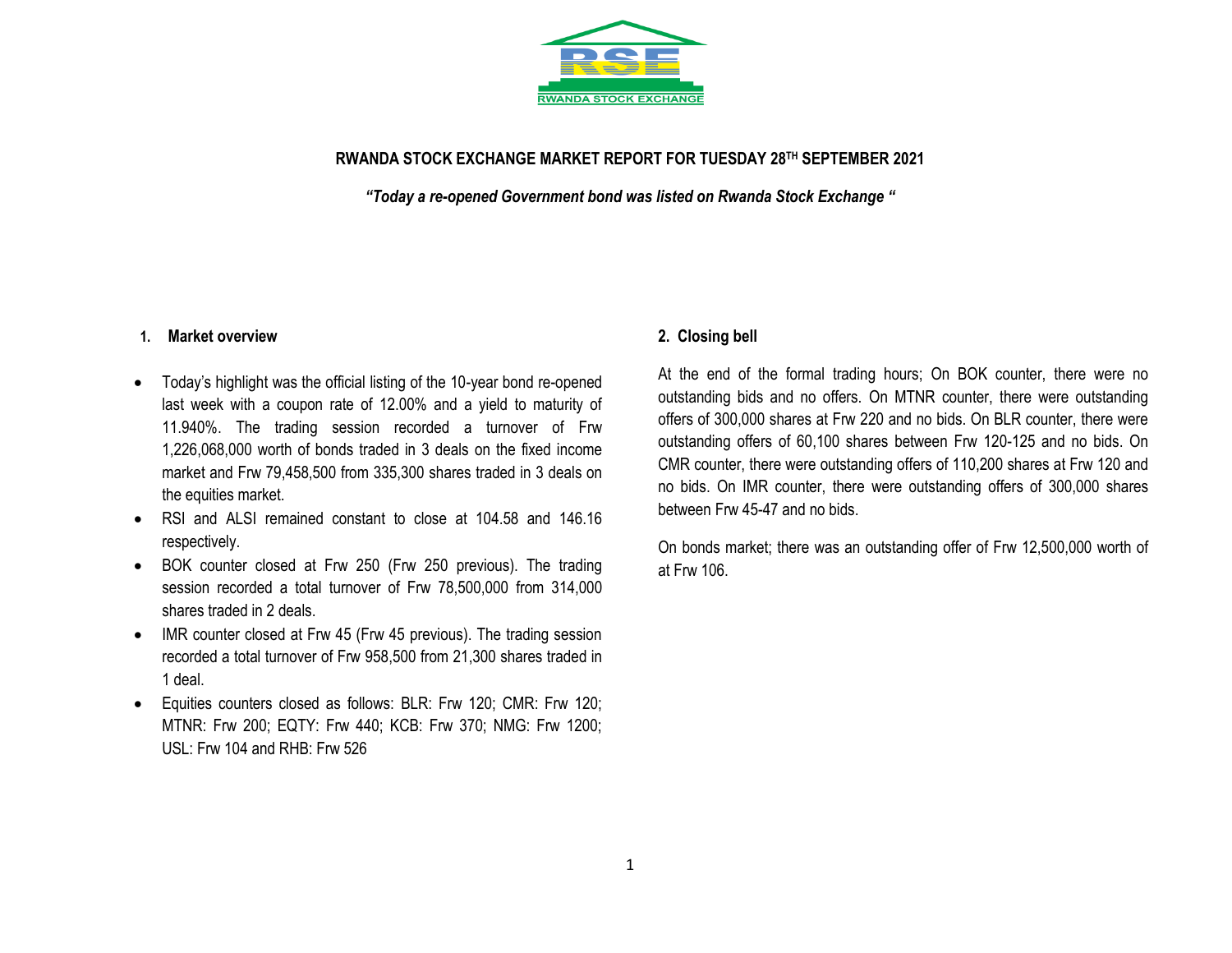# **3. Equities Market on 28/09/2021**

| <b>ISIN-CODE</b>    | <b>Stock</b> |       | Past 12<br>months  |             | Today's<br>session | <b>Closing</b> | Prev. | Change  | <b>Volume</b> | <b>Value</b> |
|---------------------|--------------|-------|--------------------|-------------|--------------------|----------------|-------|---------|---------------|--------------|
|                     |              |       | <b>High</b><br>Low | <b>High</b> | Low                |                |       |         |               |              |
| RW000A1JCYA5        | <b>BOK</b>   | 250   | 225                | 250         | 250                | 250            | 250   | $+0.00$ | 314,000       | 78,500,000   |
| RW000A1H63N6        | <b>BLR</b>   | 137   | 100                | 0.00        | 0.00               | 120            | 120   | 0.00    | 0.00          | 0.00         |
| KE0000000380        | <b>NMG</b>   | 1,200 | 1,200              | 0.00        | 0.00               | 1,200          | 1,200 | 0.00    | 0.00          | 0.00         |
| KE0000000315        | <b>KCB</b>   | 370   | 370                | 0.00        | 0.00               | 370            | 370   | 0.00    | 0.00          | 0.00         |
| KE0000000489        | <b>USL</b>   | 104   | 104                | 0.00        | 0.00               | 104            | 104   | 0.00    | 0.00          | 0.00         |
| KE0000000554        | <b>EQTY</b>  | 440   | 440                | 0.00        | 0.00               | 440            | 440   | 0.00    | 0.00          | 0.00         |
| <b>RW000A2DN989</b> | <b>IMR</b>   | 47    | 42                 | 45          | 45                 | 45             | 45    | $+0.00$ | 21,300        | 958,500      |
| ZAE000244737        | <b>RHB</b>   | 526   | 526                | 0.00        | 0.00               | 526            | 526   | 0.00    | 0.00          | 0.00         |
| RW000A2QAPH5        | <b>CMR</b>   | 120   | 120                | 0.00        | 0.00               | 120            | 120   | 0.00    | 0.00          | 0.00         |
| RW000A3CNNB4        | <b>MTNR</b>  | 269   | 200                | 0.00        | 0.00               | 218            | 218   | 0.00    | 0.00          | 0.00         |

| <b>Market Status</b> |          |  |  |  |  |  |  |  |
|----------------------|----------|--|--|--|--|--|--|--|
| 08h50-08h59          | Pre-Open |  |  |  |  |  |  |  |
| 09h00-12h00          | Open     |  |  |  |  |  |  |  |
| 12h00-08h50          | Close    |  |  |  |  |  |  |  |

| <b>INDICES</b>                      | <b>Previous</b> | <b>Today</b> | <b>Points</b> | Change % |
|-------------------------------------|-----------------|--------------|---------------|----------|
| <b>RSI</b>                          | 104.58          | 104.58       | $+0.00$       | $+0.00$  |
| <b>ALSI</b>                         | 146.16          | 146.16       | $+0.00$       | $+0.00$  |
| <b>OTHER TRADING</b><br><b>STAT</b> |                 |              |               |          |
| <b>Shares traded</b>                | 6,300           | 335,300      | 329,000       | 5,222.22 |
| <b>Equity Turnover</b>              | 1,058,500       | 79,458,500   | 78,400,000    | 7,406.70 |
| Number of deals                     | 2.00            | 3.00         | 1.00          | 50.00    |

| Exchange rate against Frw as at 28/09/2021 |                                    |        |         |  |  |  |  |  |  |
|--------------------------------------------|------------------------------------|--------|---------|--|--|--|--|--|--|
| <b>Currency</b>                            | <b>Sell</b>                        | Buy    | Average |  |  |  |  |  |  |
|                                            |                                    |        |         |  |  |  |  |  |  |
| <b>USD</b>                                 | 1,006.89                           | 987.15 | 997.02  |  |  |  |  |  |  |
| <b>KES</b>                                 | 9.12                               | 8.94   | 9.03    |  |  |  |  |  |  |
| <b>UGS</b>                                 | 0.28                               | 0.28   | 0.28    |  |  |  |  |  |  |
| <b>BIF</b>                                 | 0.50                               | 0.49   | 0.50    |  |  |  |  |  |  |
| <b>TZS</b>                                 | 0.43                               | 0.42   | 0.43    |  |  |  |  |  |  |
| <b>ZAR</b>                                 | 67.26                              | 65.95  | 66.61   |  |  |  |  |  |  |
|                                            | <b>Market Capitalization (Frw)</b> |        |         |  |  |  |  |  |  |
|                                            | 3,726,510,000,616                  |        |         |  |  |  |  |  |  |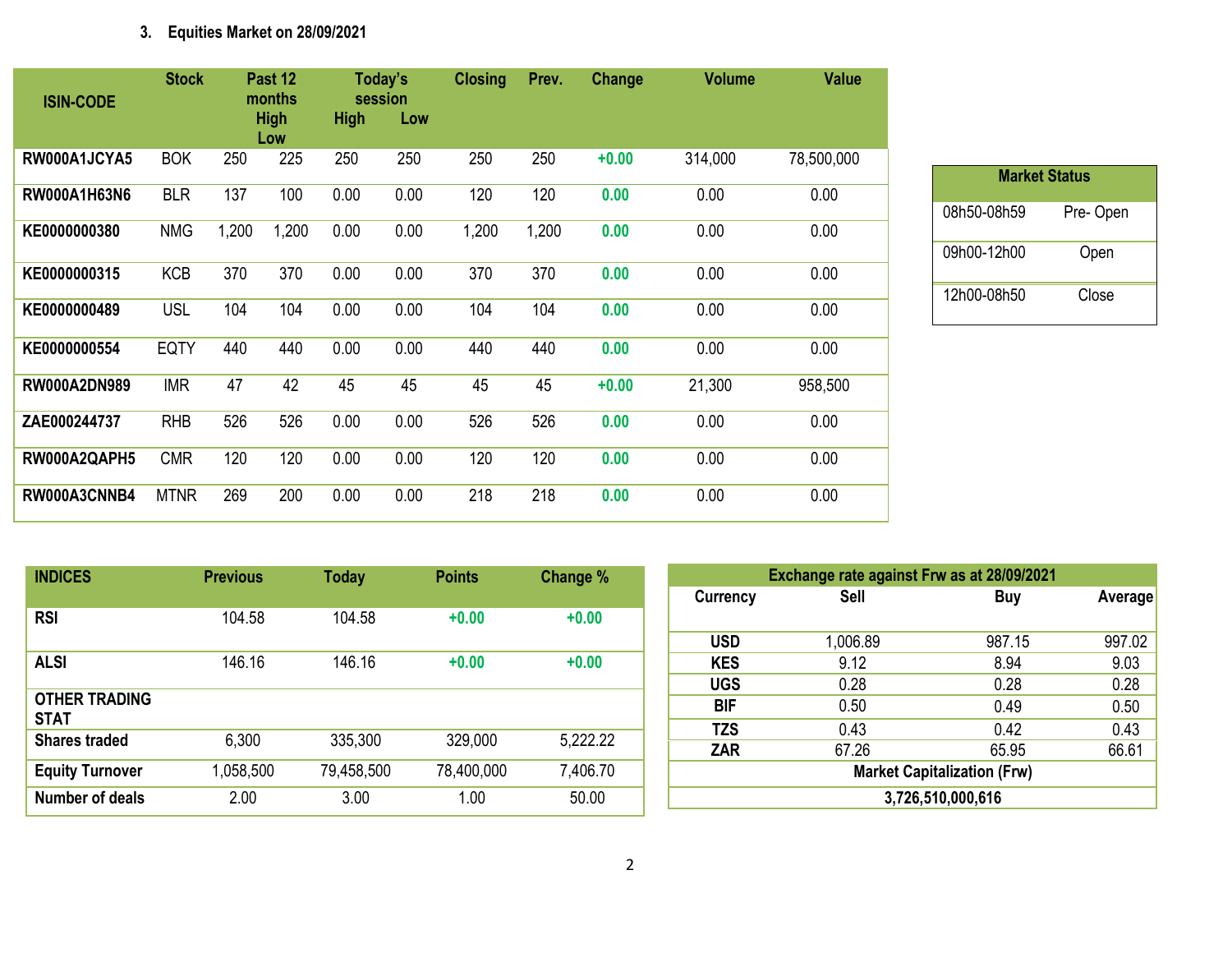## **4. INDICES**



# **5. Bond market on 28/09/2021**

### **A. Government bonds**

| <b>ISIN-CODE</b>    | <b>Status</b> | <b>Security</b> | <b>Maturity</b> | <b>Coupon rate</b> | Close.       | Prev.        | <b>Bids</b> | <b>Offers</b> | <b>Bond traded</b> |
|---------------------|---------------|-----------------|-----------------|--------------------|--------------|--------------|-------------|---------------|--------------------|
|                     |               |                 |                 |                    | <b>Price</b> | <b>Price</b> |             |               |                    |
| RW000A1ZTAM0        |               | FXD4/2014/7yrs  | 19/11/2021      | 12.475%            | 101          | 101          | 0.00        | 0.00          | 0.00               |
| <b>RW000A1Z2RJ7</b> |               | FXD2/2015/10yrs | 25/05/2025      | 12.925%            | 109          | 109          | 0.00        | 0.00          | 0.00               |
| RW000A182K48        |               | FXD2/2016/15Yrs | 09/05/2031      | 13.5%              | 103.5        | 103.5        | 0.00        | 0.00          | 0.00               |
| <b>RW000A19D0U5</b> |               | FXD1/2017/5Yrs  | 18/02/2022      | 12.375%            | 101.81       | 101.81       | 0.00        | 0.00          | 0.00               |
| <b>RW000A19JG53</b> |               | FXD2/2017/7Yrs  | 17/05/2024      | 12.675%            | 103.73       | 103.73       | 0.00        | 0.00          | 0.00               |
| <b>RW000A19NL84</b> |               | FXD3/2017/5Yrs  | 19/08/2022      | 12.200%            | 103.5        | 103.5        | 0.00        | 0.00          | 0.00               |
| RW000A19S1Q4        | Re-opened     | FXD4/2017/7Yrs  | 15/11/2024      | 12.40%             | 104.3        | 104.3        | 0.00        | 0.00          | 0.00               |
| RW000A19W8Z4        |               | FXD1/2018/5Yrs  | 17/02/2023      | 11.80%             | 103.5        | 103.5        | 0.00        | 0.00          | 0.00               |
| <b>RW000A19HS6</b>  | Re-opened     | FXD2/2018/10Yrs | 12/05/2028      | 12.50%             | 104          | 104          | 0.00        | 0.00          | 0.00               |
| RW000A194997        | Re-opened     | FXD3/2018/15Yrs | 05/08/2033      | 12.9%              | 103          | 103          | 0.00        | 0.00          | 0.00               |
| RW000A2RUZ00        |               | FXD4/2018/3Yrs  | 19/11/2021      | 11.150%            | 103.5        | 103.5        | 0.00        | 0.00          | 0.00               |
| RW000A2RYEG9        | Re-opened     | FXD1/2019/7Yrs  | 13/02/2026      | 11.850%            | 102.5        | 102.5        | 0.00        | 0.00          | 0.00               |
| RW000A2R26W1        | Re-opened     | FXD2/2019/5Yrs  | 17/05/2024      | 11.300%            | 109          | 109          | 0.00        | 106           | 0.00               |
| <b>RW000A2R64M3</b> | Re-opened     | FXD3/2019/20Yrs | 29/07/2039      | 13.250%            | 103.8        | 103.8        | 0.00        | 0.00          | 000,000,1          |